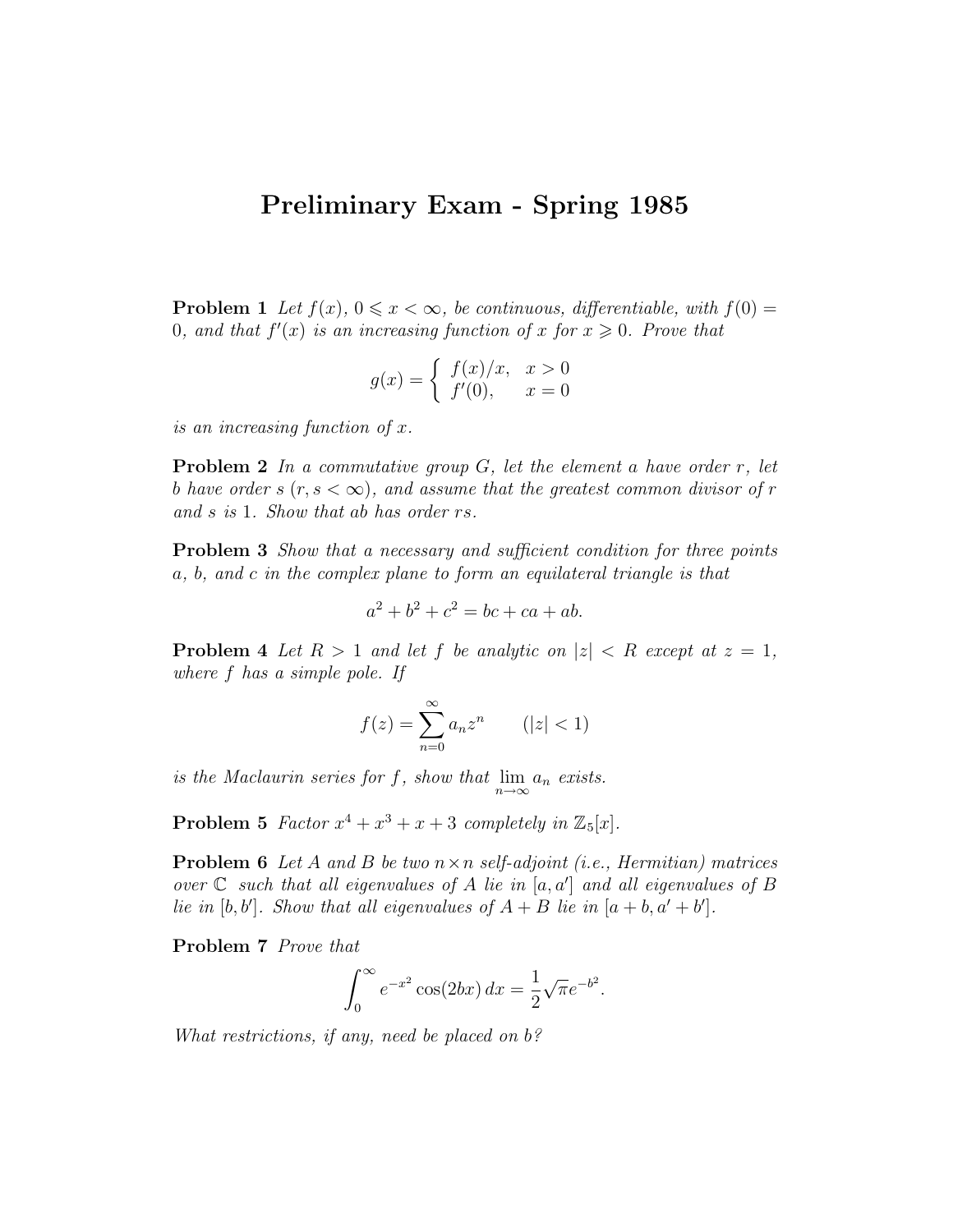**Problem 8** Let  $h > 0$  be given. Consider the linear difference equation

$$
\frac{y((n+2)h) - 2y((n+1)h) + y(nh)}{h^2} = -y(nh), \quad n = 0, 1, 2, ....
$$

(Note the analogy with the differential equation  $y'' = -y$ .)

- 1. Find the general solution of the equation by trying suitable exponential substitutions.
- 2. Find the solution with  $y(0) = 0$  and  $y(h) = h$ . Denote it by  $S_h(nh)$ ,  $n =$  $1, 2, \ldots$
- 3. Let x be fixed and  $h =$  $\overline{x}$ n . Show that

$$
\lim_{n \to \infty} S_{\frac{x}{n}} \left( \frac{nx}{n} \right) = \sin x.
$$

**Problem 9** Define the function  $\zeta$  by

$$
\zeta(x) = \sum_{n=1}^{\infty} \frac{1}{n^x}.
$$

Prove that  $\zeta(x)$  is defined and has continuous derivatives of all orders in the interval  $1 < x < \infty$ .

**Problem 10** For arbitrary elements  $a$ ,  $b$ , and  $c$  in a field  $\mathbf{F}$ , compute the minimal polynomial of the matrix

$$
\begin{pmatrix} 0 & 0 & a \\ 1 & 0 & b \\ 0 & 1 & c \end{pmatrix}.
$$

**Problem 11** Let  $\mathbf{F} = \{a+b\sqrt[3]{2}+c\sqrt[3]{4} \mid a,b,c \in \mathbb{Q}\}$ . Prove that **F** is a field **Problem 11** Let  $\mathbf{r} = \{a + b\sqrt{2} + c\sqrt{4} \mid a, b, c \in \mathbb{Q}\}$ . Prove that  $\mathbf{r}$  is a field<br>and each element in  $\mathbf{F}$  has a unique representation as  $a + b\sqrt[3]{2} + c\sqrt[3]{4}$  with ana eacn eiement in **F** nas a uniqu<br>a, b, c  $\in \mathbb{Q}$  . Find  $(1 - \sqrt[3]{2})^{-1}$  in **F**.

Problem 12 Prove that

$$
\int_0^\infty \frac{x^{\alpha-1}}{1+x} \, dx = \frac{\pi}{\sin \pi \alpha}.
$$

What restrictions must be placed on  $\alpha$ ?